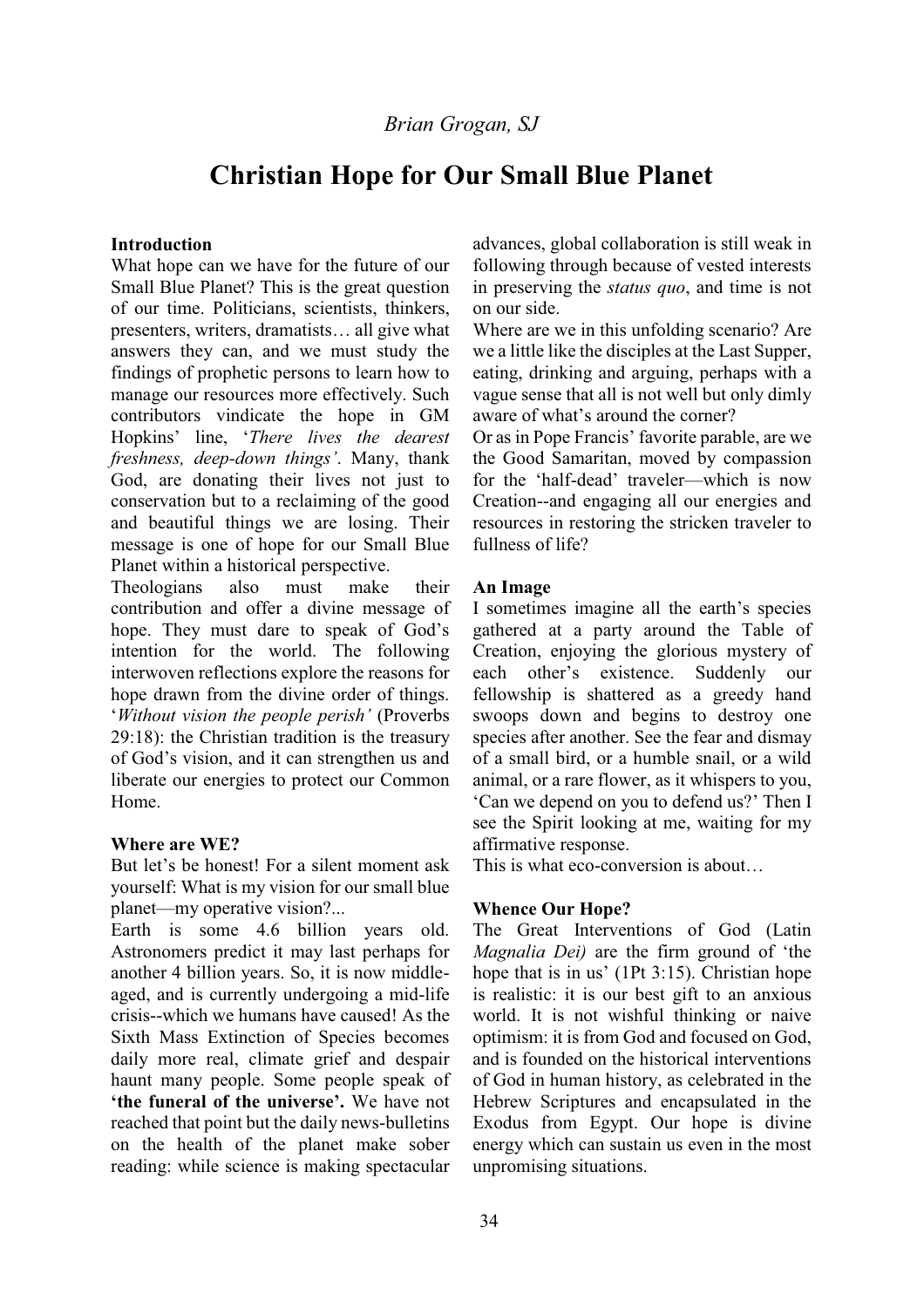Think of the Flood, the mythic representation of God's effort to cleanse the Earth of wrongdoing and sin: here we have the first and unparalleled Mass Extinction of Species! But God saves the day and the planet: he has Noah build the Ark and get living things on board, two of every species. Then God shuts the Ark safely in from the outside (Gen 7:16), and the rest is pre-history! Should Noah be our patron saint of Ecology?

Christian Hope has an indestructible quality that carries us beyond failure, frustration and dead ends. It is not to be used as a crutch to justify passivity but as an inspiration to do all we can to protect our planet, in the belief that God wants to guide our decision-making so that we may do what is wisest and most caring for the Planet. To repeat: Christian hope is our great gift to an anxious world.

## **Time Scales**

To avoid confusion, we need to clarify timeissues when we speak of the future of our Planet, because 'the future' covers different time-periods.

**1.A decade**: This is the immediate future perspective. We have only this decade to reduce global warming dramatically.

**2.This century:** We are already 21 years into a century of ecological turmoil and suffering—being borne especially by the poorer peoples of the earth. The disasters outlined in *The Uninhabitable Earth* will play themselves out until and if global warming is brought under control..... In this century we must repair as far as possible what we have damaged; year on year we will be forced into a much simpler life-style. The 'good old days' of unlimited progress and resources will not return.

**3. The Long-range Future:** If we don't reach our targets for 50% reductions in emissions, the planet will steadily become less and less habitable over the long run. Some species may survive the heat for a long while, but not *homo sapiens*--or should we say, *Homo* 

*insanus*? We humans can bear only a small temperature rise: try a real Indian summer! Is there anywhere to escape to? No. There is no Planet B. We will go extinct, and what is left of Nature will breathe a sigh of relief at our passing.

Imagine a point in the future in which an older planet says to planet Earth: 'You'll get over it. I had this problem myself. Those humans could never keep their house in order!'

**4.The Finale:** But even if in the distant future Earth becomes uninhabitable, God's closing words in *The Hound of Heaven* by Francis Thompson can still give us comfort:

All which thy child's mistake

Fancies as lost, I have stored for thee at home. Rise, clasp My hand and come!'

In the Christian perspective the eschatological dimension (Greek *eschata* = end-things) runs parallel to our intra-worldly concerns. Salvation history is not simply linear, reaching its fulfilment only as time runs out. Rather it is here already, but not fully: there is the tension between the already and the not vet. Jesus asserts in Jn 6: *Those who believe... have eternal life (v. 47) ... Those who eat my flesh and drink my blood have eternal life, and I will raise them up on the last day* (v. 54).' The goals of salvation history are already being achieved: we are already in this time becoming 'the sons and *daughters of God'* (Jn 1:12): this extraordinary leap forward by which we become sharers of the divine nature (as in the Offertory prayer) is intended to occur within the single lifespan of each one of us, so that by the hour of our death we are made over fully to God.



 *Keukenhof in The Netherlands*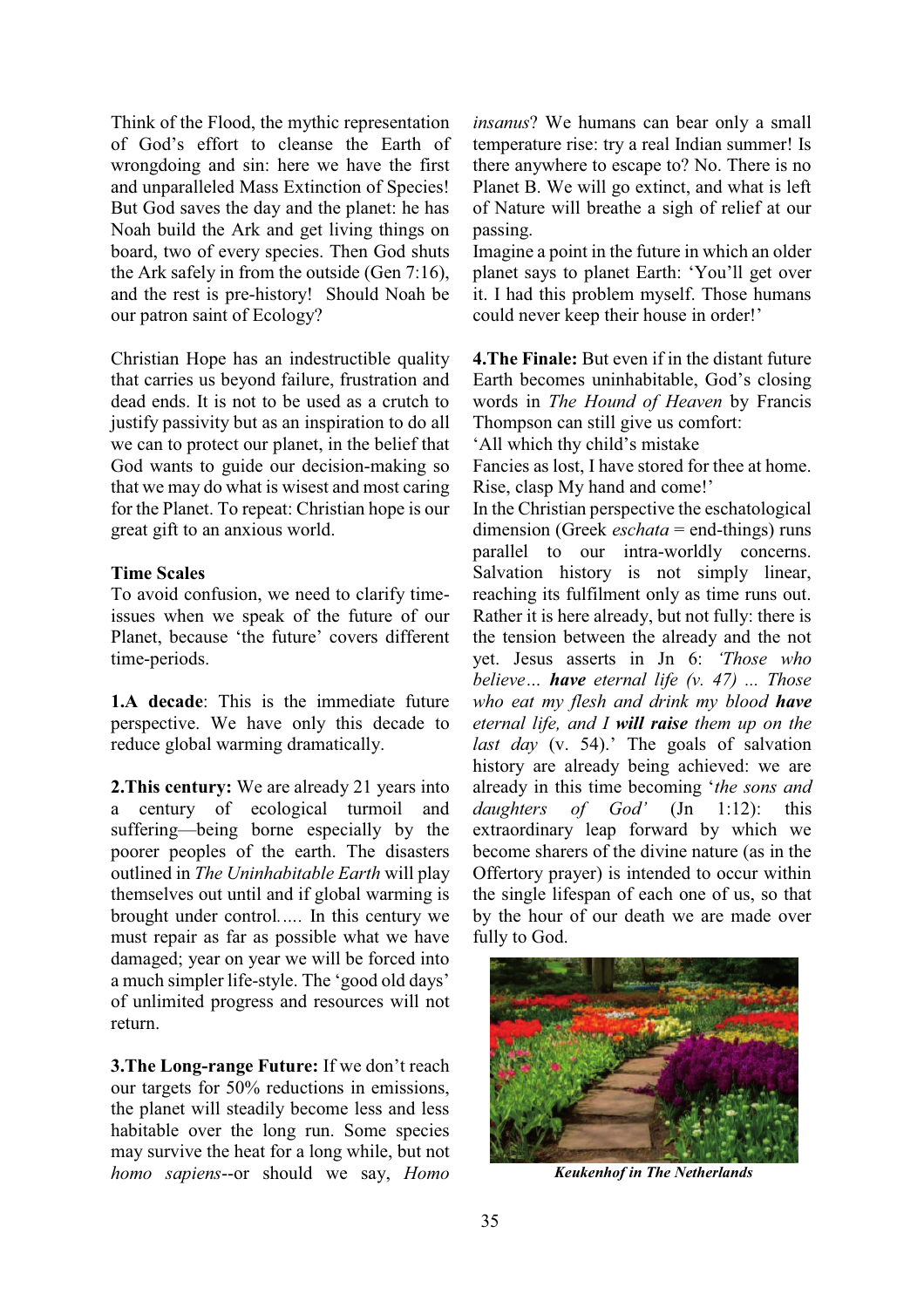Putting this another way, the eschatological community of God is already gathering, and has been from our beginning. We can call it the Communion of saints'. We can call it the Cosmic Gathering, which increases year on year. Some 55m people die annually: and together with the untold number who have gone before them, they are with God, the *'God of the living, for to God all people are alive'* (Lk 20:38; 1Cor 15:22). They are not in some mummified existence: 'The glory of *God is the human person fully alive'* as Irenaeus said in the second century CE, and that fullness of life is ours when--through death--we enter wholly into the divine dimension.

So, the 'eschatological community' is already being populated while human history runs its course. I hope this is reasonably clear. Human history as we know it in this world is not heading to a glorious Omega-point. The world is finite, and has a limited time-span. Sadly, with our connivance it is running down more quickly than it might otherwise have done. But God's enterprise is not lost: if we imagine a wheel of which the rim is human history, the spokes are the point in time when individual people step off the rim and are escorted to the 'Hub' where God is and where the Cosmic Party is already underway!

# **Grounds for Hope for Our Small Blue Planet**

I offer *six points* for your reflection, which I hope may be pastorally helpful. You can identify more!

# **Firstly: The Spirit is Hard at Work!**

The world is bathed in divine love: it has been so from the very beginning when the Spirit of love hovered over the deep, and it will be so when time as we know it comes to an end. Pope Francis expresses this fundamental truth when he writes: 'When everything is said and done, we are infinitely loved' (*Joy of the Gospel*, 2013, n.6). We are the focus of the love that grounds all reality. This love is always close and active: the three divine Persons are always intensely engaged in our welfare. So a first reason for hope for our future is the Spirit-led change of heart being shown in the current 'ecological conversion' of so many persons. *The Holy Ghost over the bent / World broods with warm breast and with ah! Bright wings'* (G M Hopkins). Across the globe people of every nation are growing in awareness **that** Earth, so beautiful and fragile, is in crisis. Greta Thunberg has played a significant role in heightening this awareness among the young and the not-soyoung; Pope Francis is alerting the world to care for Nature as generously as it is trying to care for us; US President Joe Biden accepts climate change as a primary challenge for his administration. The body of humankind, fractured by innumerable divisions, is beginning to coalesce around a common concern for our small blue planet. As a species among the other species on earth, we are becoming better in our relationships with one another through collaborating for our Common Home—this is already a great step forward in the healing of the planet.

The Spirit who presided at Creation is still hard at work! God has not despaired of Creation but has plans for it and for ourselves. *I* know the plans I have in mind for you, plans *for your welfare and not for harm, to give you a future with hope'* (Jeremiah 29:11). We can trust that God is totally committed to helping us now as we labour to protect our Common Home. Of all peoples, then, Christians have the least right to indulge in despair, because *'God, whose power is at work in us, is able to accomplish abundantly far more than all we can ask or imagine'* (Ephesians 3:20), and God promises to 'make all things new' (Revelation 21:5). That we cannot imagine *how* this may be done should not lessen our trust that it *can be done*, by 'the Love who moves the sun and the other stars' (Dante: *Divine Comedy, 33*).

## **Secondly: The Divine Command to us is**   $G_0$ !

Christian hope for the future of Earth is grounded in the goodness, power and wisdom of our creating and redeeming God as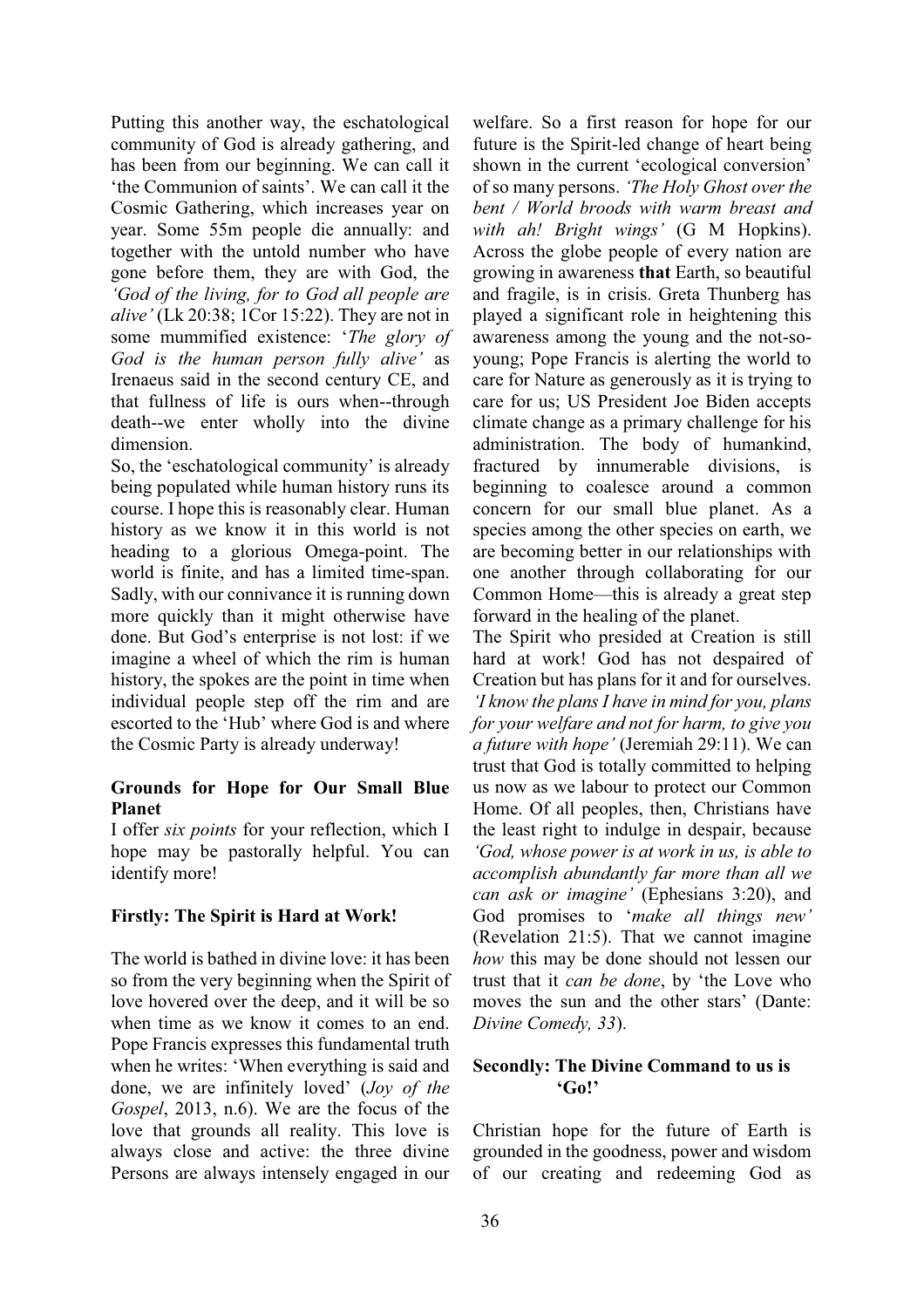revealed in the history of salvation, which includes of course the salvation of Creation! But God does not like to work alone! From the beginning God seeks out human collaboration. The simple divine command, *'Go!'* rings out across the scriptures when things are at their lowest, and when that command is obeyed divine power swings into action; the impossible happens and disaster is averted.

#### *Examples*

- ཙ God says to **Abram**: *µGo from your country and your kindred to the land that I will show you. I will make of you a great nation'* (Gen 12:1-2). When Sarah laughs at the idea that in her old age she would have a son to beget a great nation, the response is, *'Is anything too wonderful for the Lord?'* (Gen 18:14). And behold, Abraham becomes 'father in faith' of all believers
- ཙ Moses is told: *µGo and assemble the tribes of Israel and say to them: I have given heed to you and to what has been done to you in Egypt. I declare that I will bring you up out of the misery of Egypt to a land flowing with milk and honey'* (Exodus 3:16-17). When Moses justifiably protests his unsuitability-- *<u><sup>'</sup>Who am I to go to Pharaoh?'</u>*-God clarifies where the needed power lies: 'Who gives' *speech to mortals? Is it not I, the Lord? Now go, and I will teach you what you are to speak'* (4:13).
- ཙ Yet again, Jeremiah and Isaiah are both missioned through the divine command: **µ\*R¶** (Isaiah 6:9; Jeremiah 2:2). And so repeatedly.
- ཙ In *Laudato Si* Pope Francis challenges all of us to make our own the crucified Christ's challenge to St Francis of Assisi in 1205: 'Francis, Go and repair my house which, as you see, is falling into disrepair'.
- >The Samaritan in Jesus' parable abandoned his own plans when he saw what had happened on the Jericho Road. He risked his life by stopping—perhaps the robbers were awaiting their next victim? To save the life of the wounded traveler he drew on all his resources; he gave his time and energy, his

wine and oil; he tore up some of his cloth, and improvised bandages for the wounds; he put the man on his own mount and himself walked beside it until he found the inn. He stayed the night, then paid the costs incurred there. As he departed, rather than washing his hands of the man, he kept him in his heart and returned to ensure that he was recovering enough to find his own way home. That unnamed Samaritan exemplifies what it means to be a member of God's workforce in the saving of the Wounded Traveler which is our Planet! The divine command rings out: 'Go and do likewise!' (Lk 10:37).

The divine command addressed to us is, *Go!* With this tiny word God directs human history. Now it is our turn to listen for God's order to 'Go!' Our task is to be discerning communities, led by the Spirit, ready to 'Go' when God commands; we are to stay close to God, and to trust desperately. Such hope unlocks the door of divine possibility, and releases the energy and creativity required for our task.

If you ponder the unfolding story of our small blue planet since its beginning, you notice that each successive creative moment was unpredictable before it happened: it was orchestrated by the Author of reality who seems to enjoy the thrill of rescuing us from the cliff-edge. 'My thoughts are not your *thoughts, nor are your ways my ways, says the Lord. I am about to do a new thing'.* (Isaiah 43:19; 55:8). Now that we are in the Anthropocene age with all its ambiguity, we have an active role to play in the emerging of the next phase of the Planet's story. Our choices, when in tune with God's designs, will protect and restore life; otherwise they will bring disaster. We are called to discernment on a planetary level, leading to Spirit-filled action. The assurance of divine presence gives us no grounds for smug passivity but rather should inspire us to 'Go!' ±to engage fully in our assigned tasks, even at great cost.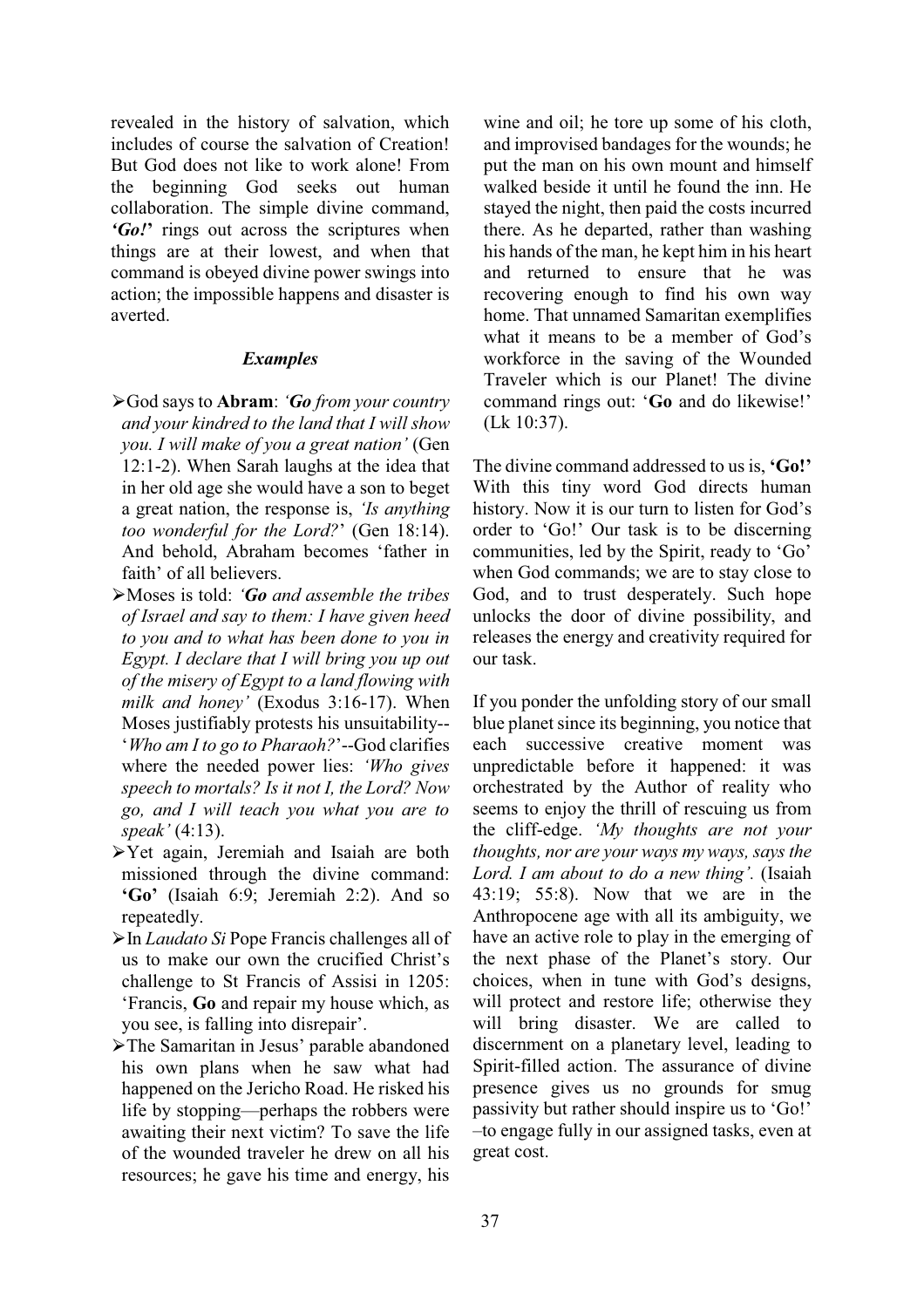# **Thirdly: Our God is The God of Small Things**

The next reason for Christian hope for the future of the Planet is this: while God is almighty and great, God is also the God of small things. We live small lives, and our efforts to protect our world may seem humble and futile— such as conserving water when washing our teeth, avoiding plastic, saving foxes, growing herbs in a window-box. But small though these gestures are, they are rich in God's sight. Many gospel episodes reveal that Jesus has a keen eye for the value of small people and small things. He speaks approvingly of the tiny mustard seed, of the widow and her mite; he multiplies a mere five loaves and two fish for 5,000 people (Mark 4:31; 12:41-44; 8:1-9). He promises that the gift of '*a cup of water will not lose its reward*' (Mk 9:41). He remarks that although five sparrows are sold for two pennies *'not one of them is forgotten in God's sight, and adds: lieven the hairs of your head are all counted'* (Luke 12:7). At Cana dull water is turned into the best of wine (John 2:1-12); at the Last Supper the simplest forms of human nourishment, bread and wine, receive divine and eternal meaning as they make present to the world, across time and space, the person of the Lord (Luke 22: 19-20).

Little children are the privileged ones to whom the kingdom of God belongs (Mark 10:14). Women, who had a lowly role in Jewish society, are the first to be entrusted with the news of Jesus' resurrection. Jesus is drawn to the 'nobodies'—to those without social standing or who were excluded from the community: lepers, tax collectors, the possessed, the cavalcade of cripples. Try listing those he met with, conversed with, healed, and notice how deeply he is attracted to the small people of the world whose only claim on his attention was their need.

Reading the Gospels from this vantage point grounds confident hope that even our tiny efforts to care for the neediness of our sick Planet carry a hidden value in the divine perspective. Our good deeds, no matter if they are as small as mustard seeds, blossom and go with us into eternal life. 'Their good deeds go *with them'* (Rev 14:13). As St Paul says: 'Let *us not grow weary in doing what is right, for we will reap at harvest time'* (Gal 6:9). *Unless the grain of wheat falls into the earth and dies, it remains alone: but if it dies it bears abundant fruit'* (John 12:24).

# **The Story of** *The Hazel Nut*

Julian of Norwich's image of the hazel nut expresses well our hope for what is small: *'God showed me a little thing, the size of a hazel nut, lying in the palm of my hand. I looked upon it and thought, "What may this be?"* And I was answered, "It is all that is *PDGH´ , PDUYHOOHG KRZ LW PLJKW ODVW IRU , thought it might suddenly have fallen to nothing for smallness. And I was answered, a*, *Ht lasts, and ever shall, for God loves it. And so, have all things their beginning by the love of God". In this little thing I saw three truths: the first is that God made it; the second that God loves it; and the third that God keeps it safe.*'

Elsewhere she is told: 'You will see for yourself: every kind of thing shall be well. The blessed Trinity will make all things well that are not well' (*Showings*, ch 32). When we contemplate Nature and the night sky we marvel at what God makes of the specks of stardust in which we began. Since God '*does not faint or grow weary'* (Isaiah 40:28) we are given hope that the same divine creativity will ultimately make all things to be well.

Already we can see the immediate fruits of our little efforts for Creation: on the local level beauty is being restored even while devastation occurs elsewhere. These shortterm gains are invaluable: they make for cleaner, greener, more beautiful surroundings, and these helps to transform us. Again, those who care for the Earth are themselves becoming better people--more altruistic, with simpler life-styles and a clearer sense of the beauty of things. They live by wonder and awe: they stumble on the truth that *Laudato Si* affirms: 'There is a mystical meaning to be found in a leaf, in a mountain trail, in a dew-drop, in a poor person's face.' (233). They become minor mystics!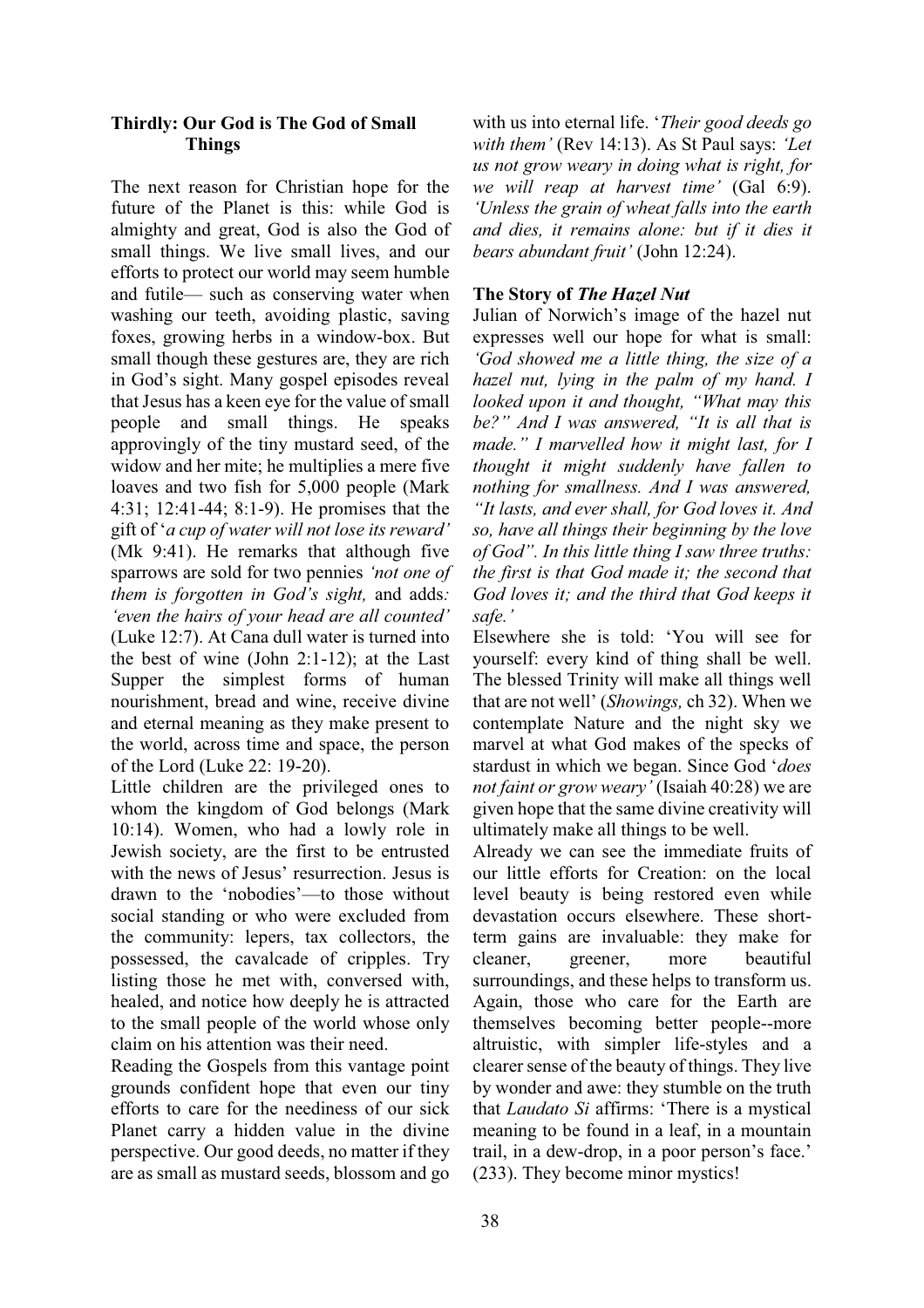#### **Fourthly: The Divine is Present Within Creation**

Over the last century we have come to know our planetary history for the first time. We know that we were present--in an embryonic way—from the first emergence of the universe, 13.7 billion years ago. So were all the living species that are celebrated in the first chapter of Genesis. We have a common story: we began together, though we emerged into Earth's history at widely differing times.

Christian theology sees this but infinitely more: hope for our Planet ultimately lies in the fact that Creation includes a divine component which is not subject to corruption.

I mean that Jesus too was present in an embryonic way in the emergence of the Cosmos; our family tree includes him as our brother. His Incarnation is rooted in the inmost fibers of Mother Earth, so that it is with him that we and all other species share a Common Home; we have the same address! He has pitched his tent among us; his genealogy is forever intertwined with ours. He and we and all



*Dawn of a new creation (from Facebook page of Loving Sister Earth)* 

creation are interconnected forever. Theology speaks of Deep Incarnation to underline that Jesus was not just a heavenly visitor on a limited visa. *Laudato Si* affirms:

*He wishes to reach our intimate depths. He comes to us not from above but from within, that we might find him in this world of ours'* (236).

The world, as the song has it, needs 'the Good News in the present tense!' That Good News is in fact a Divine Person, embedded now and forever in our history.

Scientists tell us that Jesus breathed the same molecules that we now breathe. He saw the wonders of Nature as we do, and loved them in all their beauty and variety--seeds, flowers, fruits, birds, fish, trees, mountains, lakes, and harvests. *Laudato Si* tells us that the destiny of all Creation is bound up with the mystery of Christ who holds the creatures of this world to himself and is directing them towards fullness as their goal: they are already imbued with his radiant presence (96-100). When we speak of his *deep* Incarnation and *deep* Resurrection we mean that these divine actions extend to all

matter and ground our hope that in the long run, all Creation will be safely brought home. We are then not struggling alone in trying to protect what we love: we are working in companionship with the Creator. And Nature

> itself is on our side: we are not adrift, fighting a hopeless cause in cosmic isolation but rather immersed within a sea of creative energy. The boundless wisdom and dynamics within Nature are a primary resource. Nature, after all, has quite a head-start on us in repairing disasters, having already surmounted the massive challenges of five earlier mass extinctions of species!

Better than us, Nature knows what is needed to restore Earth's vitality.

#### *A New Creation*

The first Easter already proclaims the dawn of a new creation, which moves forward when a person takes Christ seriously: *'So if anyone is in Christ, there is a new creation: everything old has passed away; see, everything has become new'* (2 Corinthians 5.17; Galatians 6:17). Note here the stress on '*everything*'. Everything is made new because of our human solidarity with Jesus. Jesus is the first fruits and the rest of humankind is incorporated into him, 'in a bond so tight it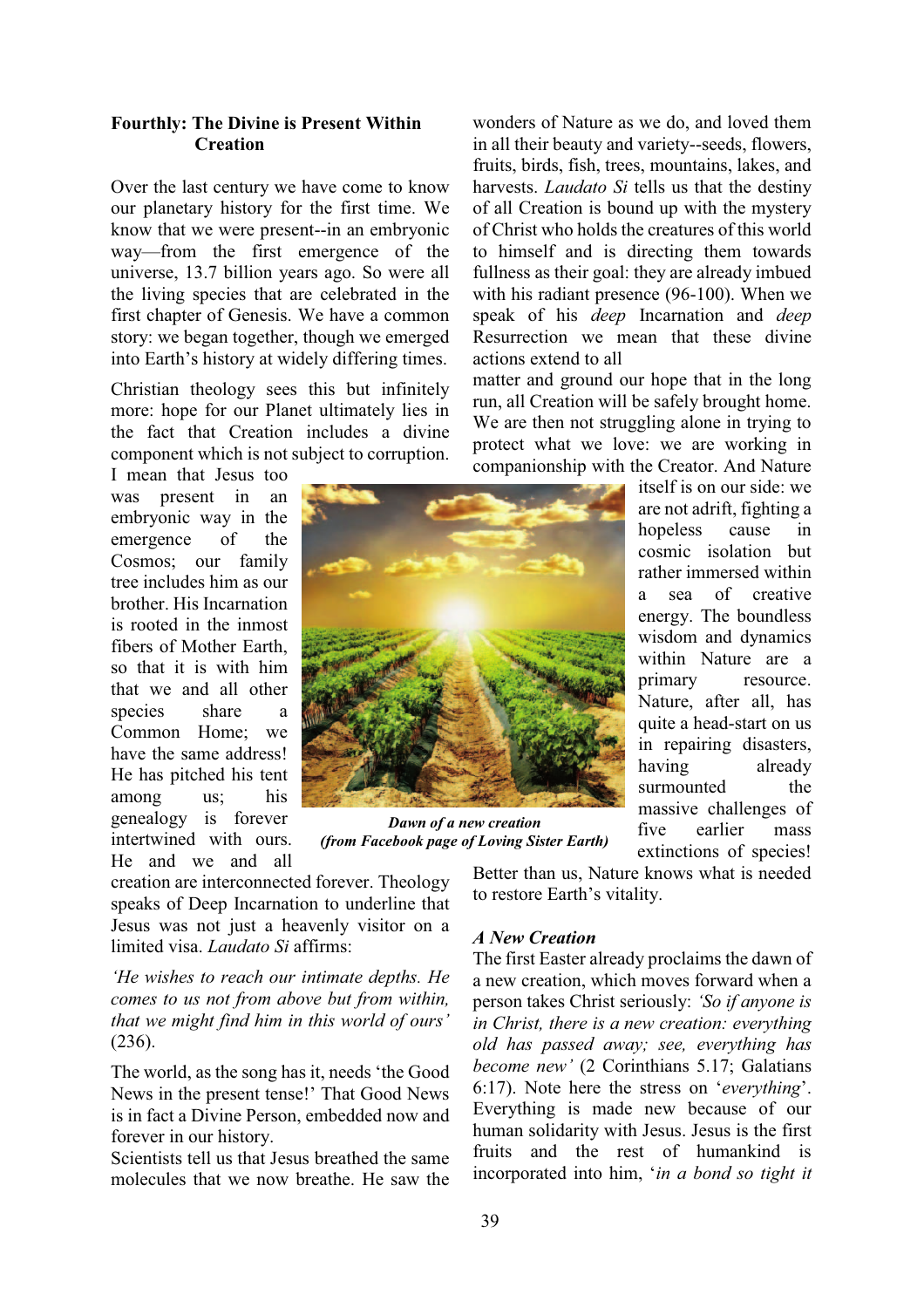*can never be broken'*, as the Eucharistic Prayer for Reconciliation puts it (see 1Corinthians 15:20-23).

We must allow our tired minds and imaginations to be caught by wonder and gratitude for all of this: it gives us new energy to face the daily struggle for the environment. For the Christian the resurrection of Jesus is the ultimate motivator for our hope. N T Wright explains it well:

*With Easter. God's new creation is launched upon a surprised world, pointing ahead to the rebirth of the entire creation. Every act of love, every work of true creativity-doing justice, making peace, healing families, is an earthly event in a long history of things that Implement Jesus's own resurrection and anticipate the final new creation and act as signposts of hope (*Surprised by Hope*,* 294- 295).

We must abandon our small images of the divine. Our hope lies in the real God who leads from the front and is busy drawing all safely home. Jesus emphasizes the divine drawing when he says: 'No one — and no  $\n *thing* — can come to me without the drawing\n$ *of the Father'* (John 6:44, 55). It is because God is orchestrating all the dynamics of Creation that it can achieve its intended glorious destination.

## **Fifthly: God Makes the Barren Fruitful**

Christian hope for the planet is underpinned by the fact that the divine covenant with creation is not time-limited but endures forever: 'When the rainbow is seen in the *clouds, I will remember my everlasting covenant with every living creature on the earth'* (Genesis 9:16). Sightings of rainbows are a hope-filled surprise. And as we have already said, the bible closes with the promise of nothing less than a new heaven and a new earth. 'The one on the throne said, "See, I am *making all things new*" (Revelation 21:1, 5). Note the *present* tense here: we are being told that our sorely wounded world is *already*  being transformed; newness is not awaiting the end of history: the New Creation is already underway! µ*Blessed are the eyes that see it!*' (Matthew 13:16).

Each living thing carries the signature of the Spirit, and 'the wind blows where it chooses' (John 3:8). *'When you send forth your Spirit, vou renew the face of the earth'* (Psalm 104:30). Today's earth is ravaged by stripmining, exhausted earth, dumping and all sorts of pollution. But this is precisely where God intervenes: 'The wilderness and the dry *land shall be glad, the desert shall rejoice and blossom; like the crocus it shall blossom abundantly'* (Is 35:1-2).

In the unique historical moment of grace and challenge in which we live, we are daily discovering that what had seemed lost and beyond recovery can come back to life again. Threatened species are being rescued from extinction. The greening of deserts is underway; a great wall of trees is being planted across the Sahara.

We are rightly shocked by the barrenness created by dust-bowls, strip-mining, wastedumping, droughts and fires, great floating plastic islands, the death of coral reefs: but barrenness is the workplace of God.

# *Fruitfulness*

Earth itself was barren, 'a formless void' until transformed by God's creative act (Gen 1:1); then God breathes on inert clay and the human species emerges with the Garden of Eden to live in. But things go wrong early on: the barrenness of the earth is ascribed to human infidelity: 'Cursed is the ground because of *you'* (Gn 4:17). The Flood would have returned Earth to barrenness but for the divinely-inspired building of the Ark.

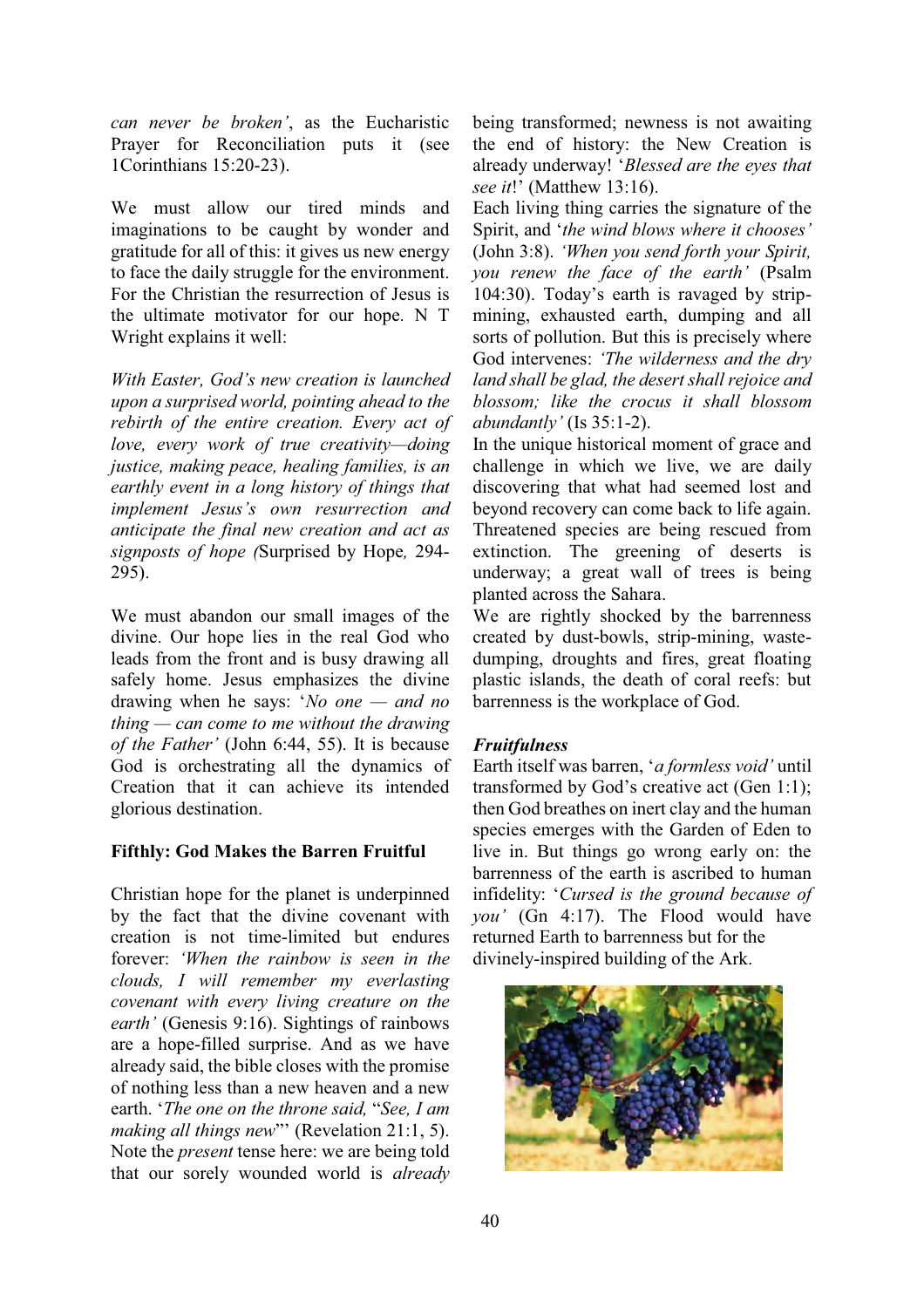Salvation history moves forward by such lifegiving interventions of divine power**.** It is as if God enjoys the challenge of barrenness! It reveals our total dependence on God for the continuance of life, and also the kindness of God in rescuing us from impossible situations. Thus barrenness is transformed into fruitfulness in the womb of Sarah- mother of Isaac, from whom the Chosen People come-- also for Rebecca, Rachel, Hannah and Elizabeth; Mary of Nazareth conceives her child by divine intervention. In Jesus' ministry the dead are raised, the sick are healed, water is turned into wine, bread and wine become the carriers of divine life; and most significantly, from the barrenness of death, on Calvary, the Hill of the Skull, comes eternal life for all.

The divine plan for Creation remains steady, and with God 'all things are possible' (Mark 10:27 and elsewhere). This includes 'the *universal restoration that God announced long ago through his prophets'* (Acts 3:21). In Genesis, God utters a word and the world is made; with a divine word the universe can be restored. Our God is a saving and restoring God, who has compassion on all things. God's creative love '*does not end'* (1) Corinthians 13:8).

God's interventions bring fruitfulness which transforms the most hopeless of human catastrophes. The Holy Spirit, Lord and Giver of Life, encompasses us. All divine interventions are creative: we are then justified in the hope that the ultimate future of Creation will be no less creative, surprising and life-giving.

# *The Eucharist*

We can share the limitless hope of Bishop Desmond Tutu who reminds us that 'only God knows what's next!' But already the Eucharist gives us a broad hint of 'what is next', and helps us daily to renew our hope in the future of Creation. In the Eucharist the divinization of the cosmos is already ongoing in a hidden way (*Laudato Si* 236). The crumb of bread and the drop of wine used for consecration are connected to all the other elements of Creation, and just as the Incarnation of God touches all material

reality, so too the Resurrection embraces every particle of the cosmos. This is why theology speaks of Jesus' deep Incarnation and *deep Resurrection,* to hint at the pervasiveness of divinity in our world. We may legitimately add in *'deep Glorification'*.

µ*The Eucharist is an act of cosmic love; through it the whole cosmos gives thanks to God. Even when celebrated on the humble altar of a country church, the Eucharist is always in some way celebrated on the altar of the world'* (236).

Hopkins' phrase, 'The world is *charged* with the grandeur of God' points up the great mystery: divinity is the dynamic that is pulsating unseen through the particles and the electro-magnetic fields that constitute our world. Thus, the final and definitive shaping of the cosmos is already in hand.

More than a half-century ago Vatican Two expressed this hope-filled message for humankind:

*iWe do not know the moment of the consummation of the earth and of humankind, nor the way the universe will be transformed. The form of this world is passing away and God is preparing a new dwelling and a new earth whose happiness will surpass all the desires for peace which arise in human hearts. Then death will have been conquered, the daughters and sons of God will be raised in Christ, the works of charity will remain and all of creation will be set free. Here on earth the kingdom is mysteriously present: when the Lord comes it will enter into its perfection (The Church in the Modern World, 39).]*

# **Sixthly: The Cosmic In-Gathering is Underway**

*'Gather up the fragments lest any be lost'* (John  $6:12$ ). This was Jesus' command to the disciples after the feeding of the 5,000 in the desert, and they filled twelve baskets with the crumbs that lay around! We can relate this image to the Creation Story. We are dismayed about the future of Earth, which will eventually become a lifeless planet due to the heat generated by our exploding sun. But its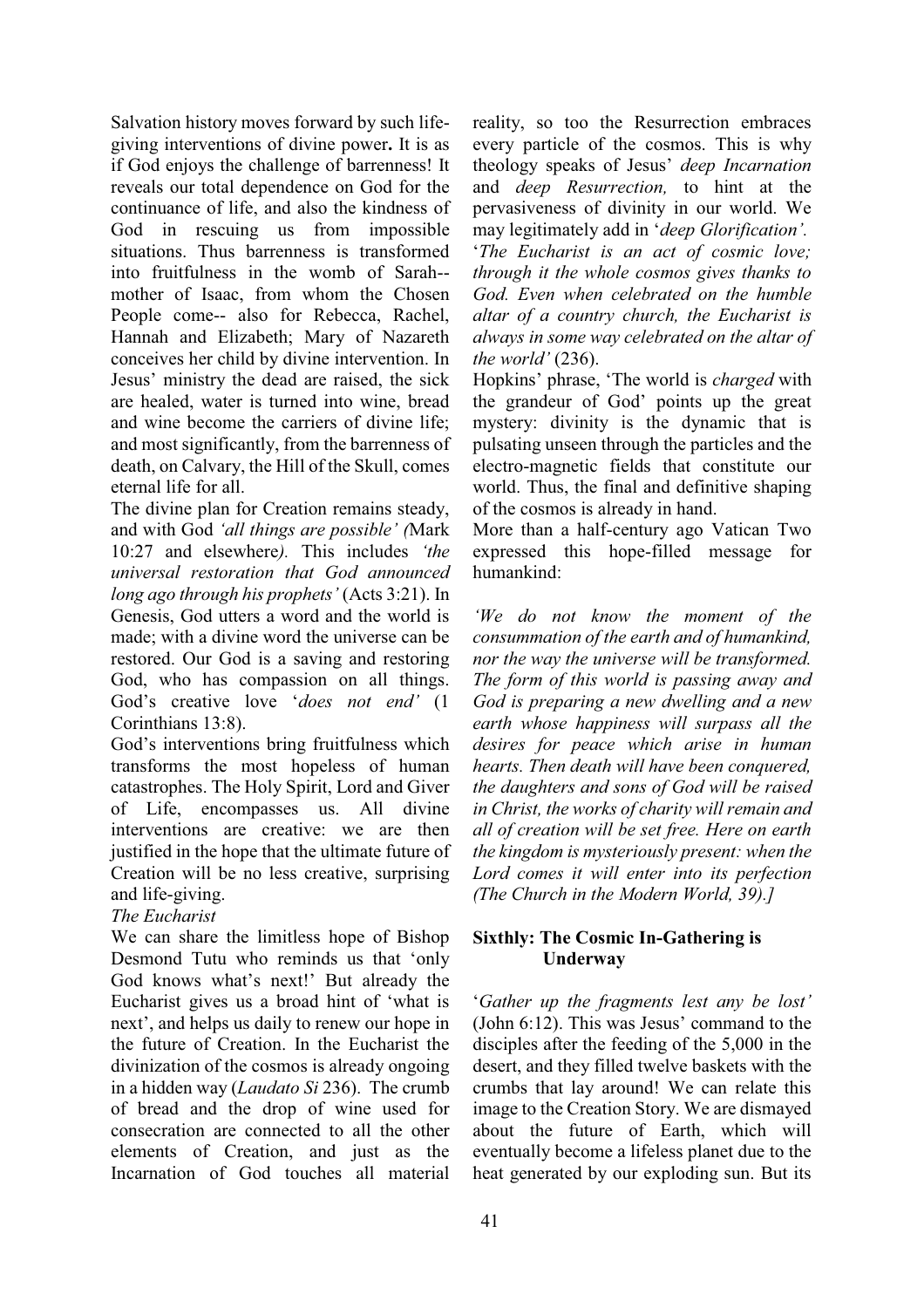finiteness can free us to think 'outside the box' about future divine planning for creation. Can we allow ourselves to believe that while the glory of Creation, including ourselves, cannot be achieved intrahistorically, it is already taking final form in the extra-historical or divine dimension? This brings us back to our earlier exploration of the interplay between world history and eschatological reality. The relentless tragedy of human death is already being transformed into joy in person after person: through the Resurrection those who have gone before us are experiencing the fullness of eternal life.

Christian belief is that all that is dead is already being raised into the life of God: St Paul speaks of Jesus as the first-fruits of the resurrection, and asserts that the full harvest is already being gathered in. 'What is sown is *perishable, but what is raised is imperishable'* (see 1 Corinthians 15: 20-58). But what in fact is being raised? Surely, we don't rise as ghosts, disembodied? instead, like the risen Lord in the resurrection accounts, we become fully alive both in spirit and in transformed matter? Our glory and the glory of Creation merge. All the good we did on Earth 'will follow us into eternal life' (Revelation 14:13), and we will rise as our full selves, in our inimitability and uniqueness, with our particular styles, affections, relationships, emotions, thoughts, memories and experiences. These 'fragments' as they seem, are what make us unique images of God, and surely all that is love-tinged of them will accompany us into eternal life. *Love does not come to an end'* (1Cor 13:9).

## *Without blemish*

What is not good will be cleansed and healed by the creative action of God: our 'spots and *wrinkles'* will be smoothed out 'so that we *PHAY Pholy and without blemish'* (Ephesians 5:27). God's Project is the salvation of all humankind (Jn 12:32) and of all Creation (Rm 8:21), an audacious goal indeed and worthy of God. The plan of salvation is totally comprehensive: *everyone* and *everything* is within the divine consciousness: all being, every person, every sin, every death, every tiny prayer and act of love. God, who is sheer joy, as St Thomas Aquinas says, takes everything seriously. Jesus' task, for instance, is to *'take away the sin of the world'* (Jn 1:29). Through his Resurrection 'a universe cast down is renewed, and in his rising the life of all has risen' (Easter Prefaces). 'Nothing, *then, will be able to separate us from the love of God in Christ Jesus our Lord'* (Rom 8:1;  $38-39$ ). To quote CS Lewis: 'Joy is the serious business of heaven'. May we not hope that those who have died have already undergone whatever remedial education in loving was needed, and that they are now endlessly deepening their love of one another, exploring joyfully the details of the weave of divine providence that has brought them together, and delighting in the generosity of the Author of eternal joy? Heavenly joy will not be a private or exclusive affair but communal and all-embracing, because we are all interconnected in the Risen Christ.

# *Come and Have Breakfast!*

In the delightful post-Resurrection scene portrayed in John 21, after orchestrating the great catch of 153 fish, Jesus playfully tells his disciples, *'Bring what you have caught'*. Then they hear what I feel is the most endearing phrase in scripture: *'Come and have breakfast!'* (John 21:9-12). We have so much to bring to the feast—every small detail of our crowded lives, the jottings of our secret scriptures. No fragment of our lives is lost: our labours with their hopes and catastrophes; our hidden fears and tears, our silent endurance and acceptance of the pain of life, our dreams and hopes; all are presented and lovingly acknowledged by God. The deaths of those we loved and of species that took millions of years to reach their present form, the passing of the natural beauty of this world, the demise of our Common Home--all such losses must rightly grieve us, but what is lost will restored to us, bathed in glory--and we can include our pets too! We, who are children of this earth and sustained by our relationships with one another and with Creation, will know *'the riches of the glory of*